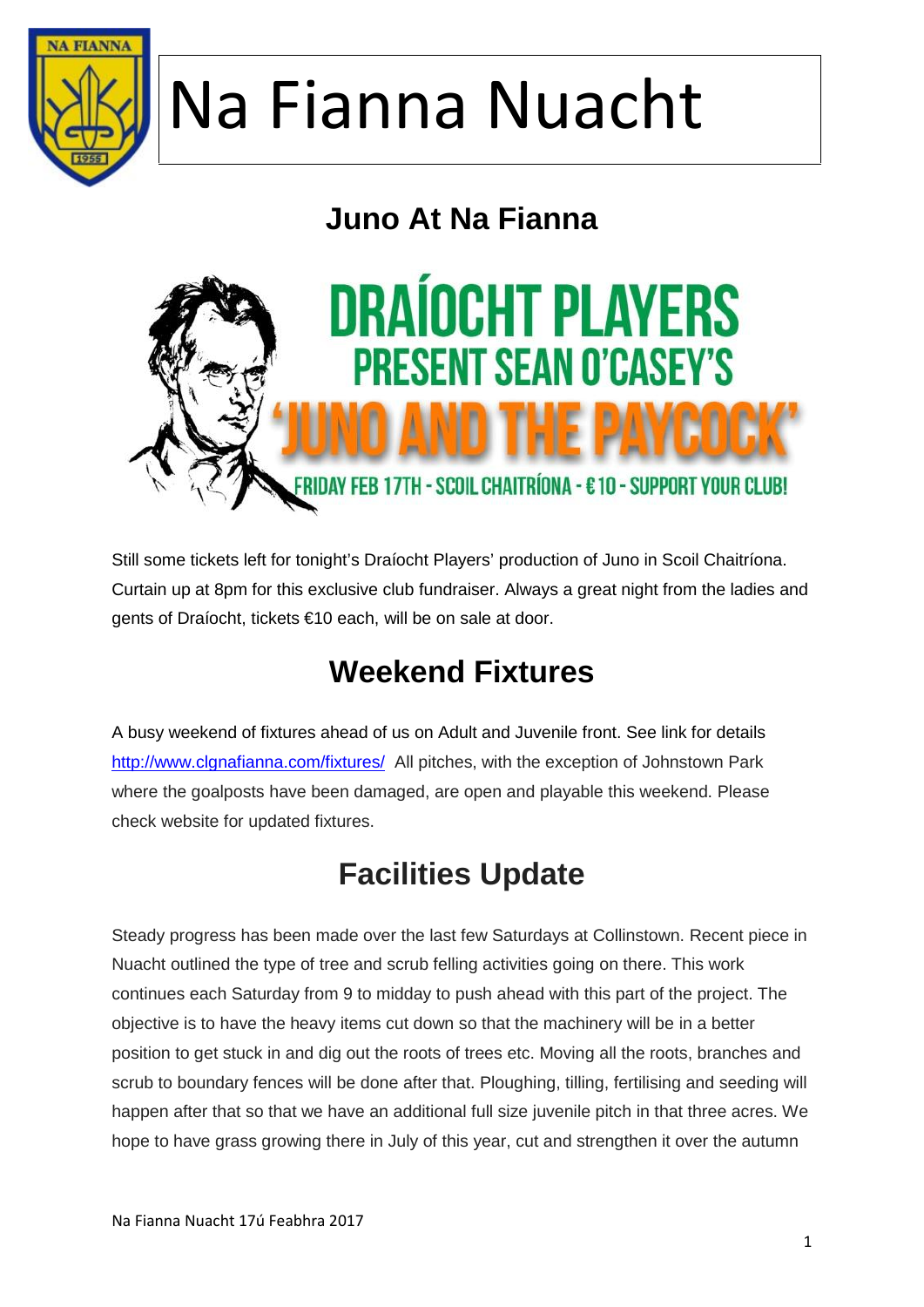

and open it for playing and training on in spring of next year. Contact Martin on 087-9092732 if you are in a position to help.

There has been a positive response to date to our request for previously loved gardening tools, thanks to those who responded. We request again that you consider donating any old and now unused garden tools etc. to Facilities and Grounds Committee at Club. Shovels, spades, digging forks, brushes, sprayers etc are always needed. A repair service is available internally if handles etc are broken so that we can get they back into action. Contact 087- 9092732 to discuss arrangements.



#### **Club Shops Open Tomorrow**

Both shops open tomorrow, Saturday 17<sup>th</sup> February. Hurley shop open 9-12 while Club shop opens from 9-1pm.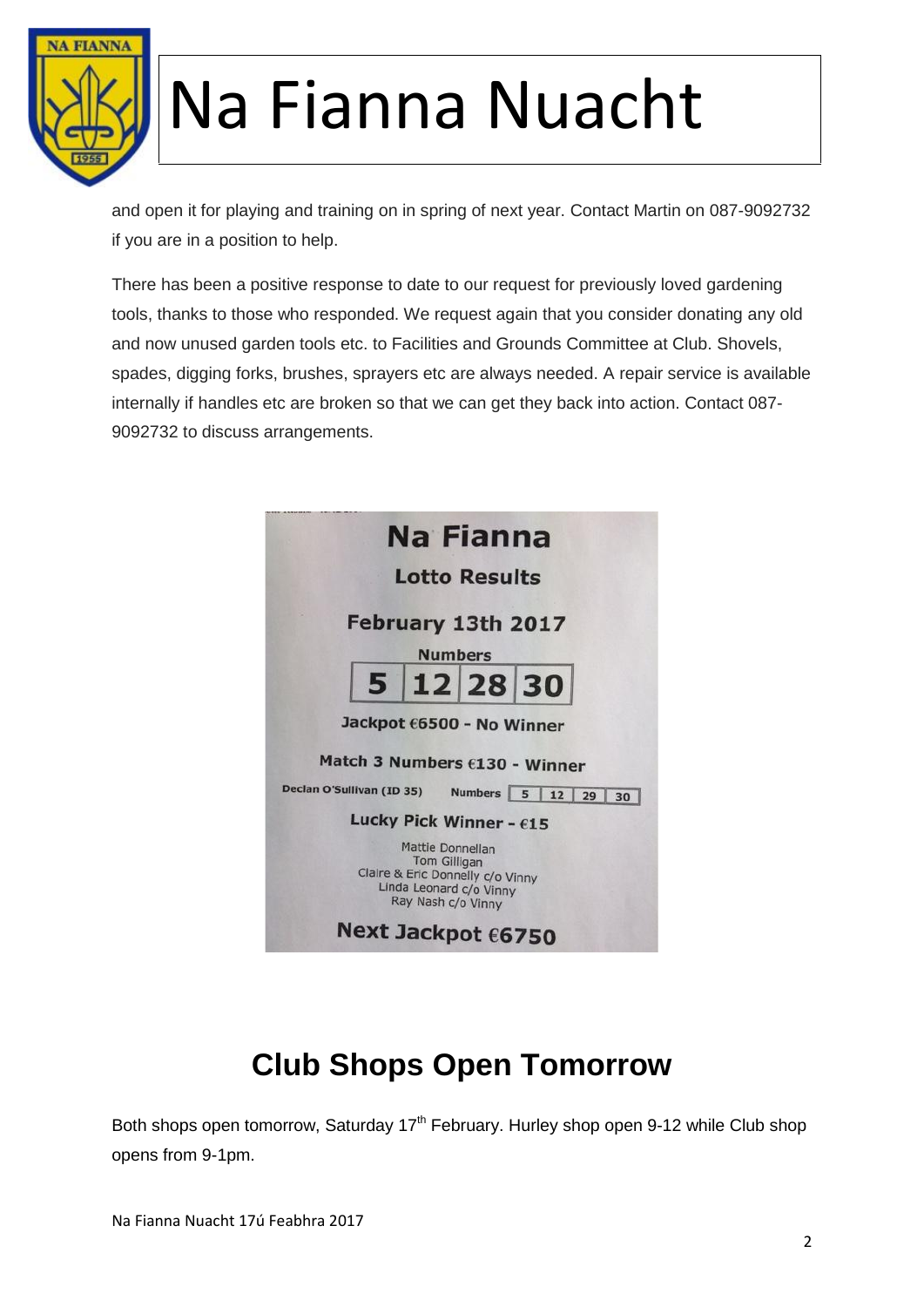

### **Na Fianna's Dubs**

A good number of our Dublin reps will be on the road to Cork this weekend. Good luck to Shane Barrett and Donal Burke and Dublin's Senior hurlers away to Cork at 7pm tomorrow night.

Best of luck to Leah Caffrey and Dublin's Senior ladies footballers also away to Cork on Sunday. Both Senior and Minor Camogie teams play Cork in Mallow on Saturday. Dublin's Seniors including Eve O'Brien (joint Captain), Arlene Cushen, Niamh Rock and Zoe O'Donoghue start their League campaign at 3pm while Dublin's Minors including Niamh Gleeson, Niamh Rock and Orla Gray play Round 1 Championship at 1pm.

Best of luck also to Dublin's Premier Juniors including Na Fianna's Gráinne Free and Roisin Baker against Roscommon in Abbottstown in league on Saturday at 2pm.

#### **GAA National Club Draw**

The National Club Draw has become a significant fundraiser for Na Fianna over the past two years raising over €32,000 for the club in that period of time. Two years ago, Na Fianna was the highest selling club in the country with 1,647 tickets sold. Last year, we again sold in the region of 1,600 tickets which represented the second highest figure nationally and the highest selling club in the province of Leinster. For this achievement, the club was awarded an additional €1,000 by the GAA which the Executive Committee decided to raffle among those club members who had supported the draw. The Sellers' Draw of €1,000 was shared in 2016 between proud club sellers Vinny Caffrey (€500), Paul Kehoe (€300) and Gail Malone (€200).

This year it has again been decided to hold a Members' Raffle for  $\epsilon$ 1,000 for those club members who support the 2017 draw. This raffle will be held on St Patrick's Day.

With the closing date almost upon us, tickets are selling fast. If you want to support the club in purchasing a ticket or two, please contact Colum Cronin at 087 6550422. A full list of the impressive range of prizes is available at the following link.

http://www.gaa.ie/mm/Document/MyGAA/ClubAdministrators/13/34/46/NationalClubDrawPri zes\_Neutral.pdf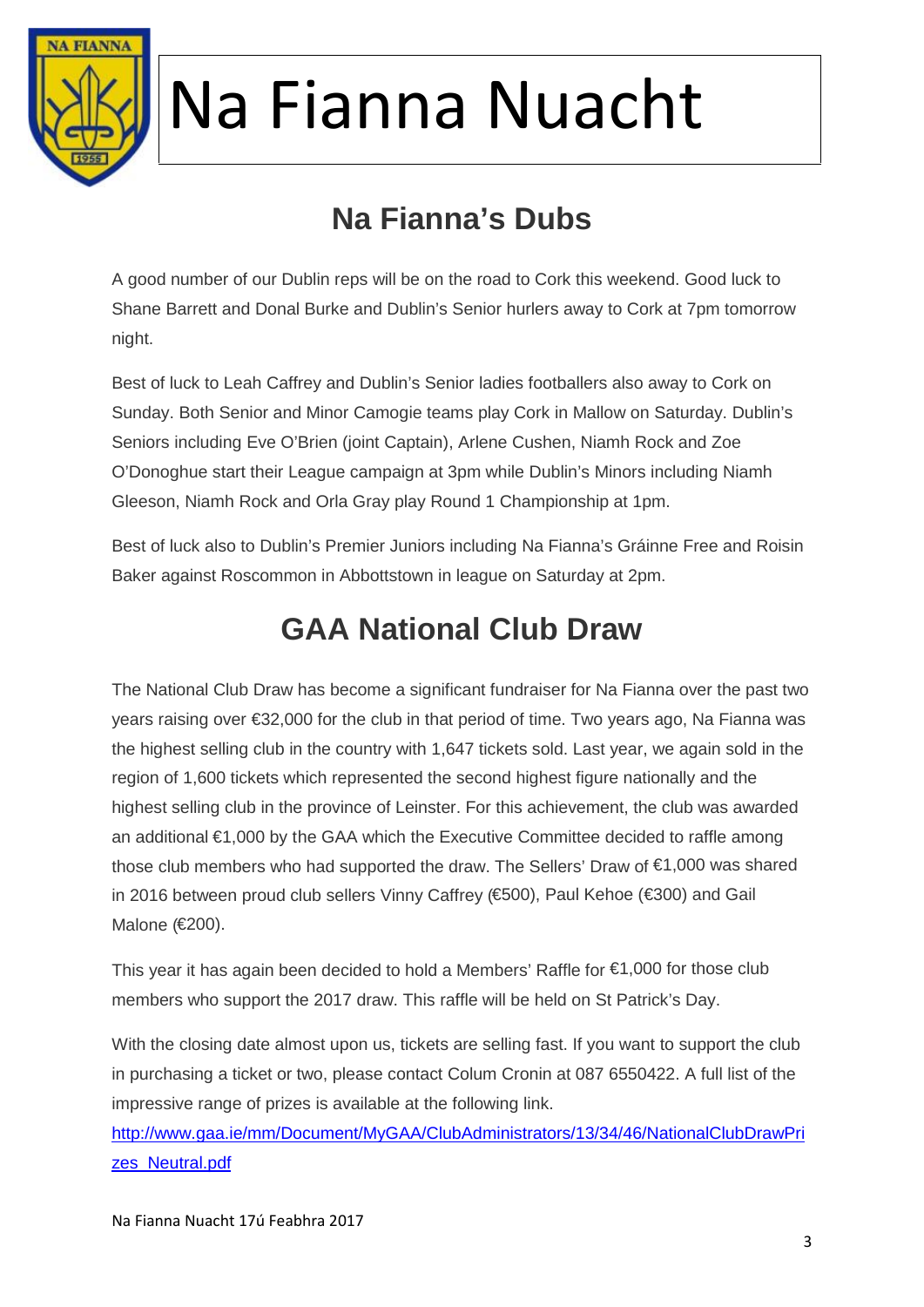

### **2003 Boys "Cake Summit"**

Féile time is fast approaching for the 2003/Under 14 boys footballers and hurlers. As part of their gear and equipment fundraising plans the boys and parents are running a cake sale in Mobhi Road and Collinstown tomorrow morning from 9.30am. Please support the lads in their efforts at both venues. Tea and coffee will be available in Collinstown.

The second leg of the fundraiser involves a sponsored climb of Carrauntoohil on Saturday the 4th of March. Sixteen intrepid parents are taking on the challenge led by experienced climber and parent Philip Lynch. The plan is to leave base camp at 7.30am, take the Devil's ladder route to the summit and descend at a relaxed pace before sunset. If you know or see any of the lads with a sponsorship card please consider their efforts and a donation, however small or large, would be greatly appreciated. We promise a full debrief and pictures in the Nuacht of the 10th March 2017. Negotiations for the film rights will begin very shortly after that.

#### **Members' Subscriptions**

Thank you to all members who have paid their subs to date. Subscriptions for 2017 are due and payable since the AGM. Details of subscription rates and methods of payment are on the Club website http://www.clgnafianna.com/membership/ . Subscriptions can be paid on Saturdays in the Club or at the office during normal opening hours (9.30am to 1pm Mon – Fri).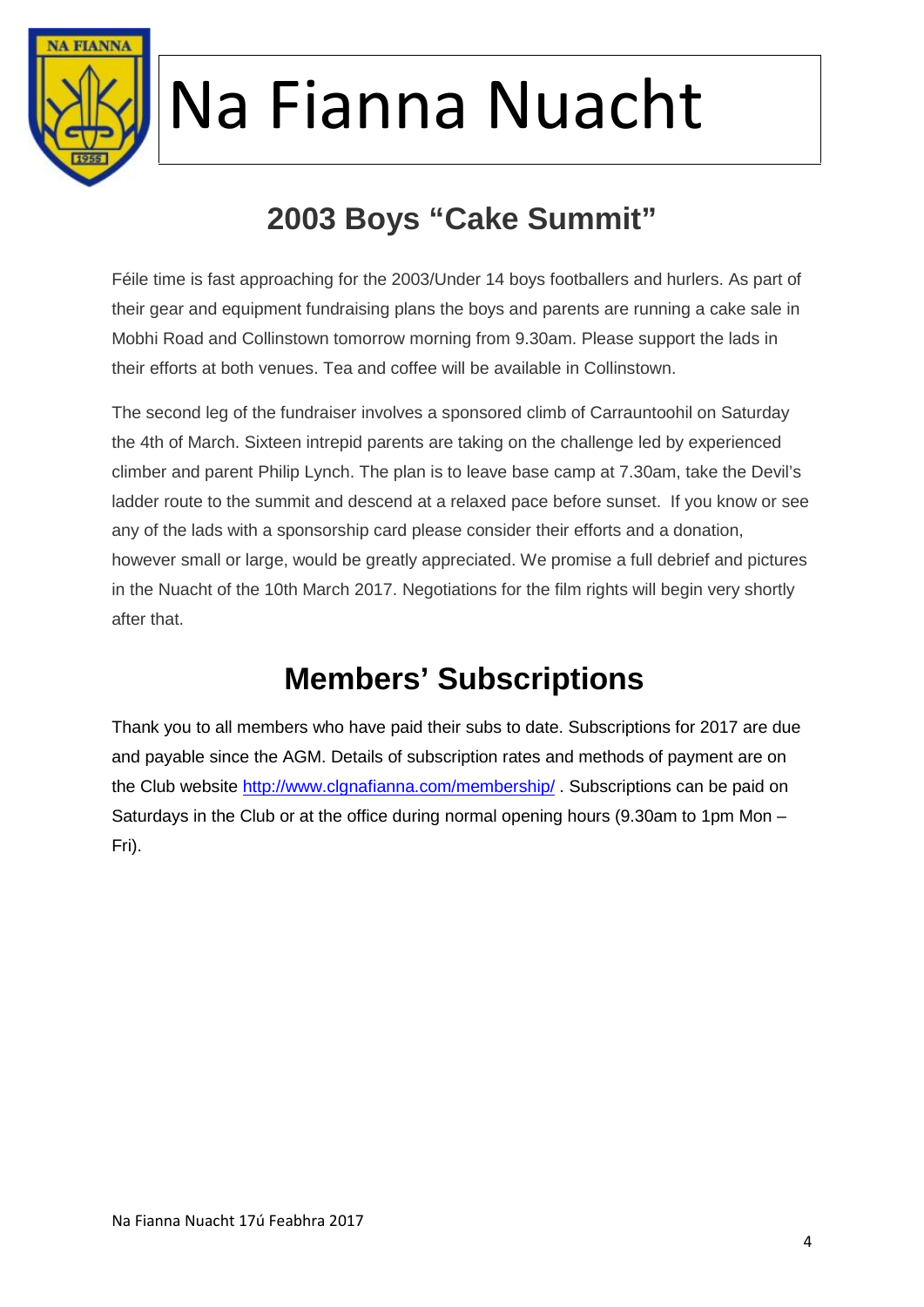

### **Na Fianna Success in Croke Park**

Our Under 11 Boys had the honour of representing Na Fianna in Croke Park last Saturday night at half time of the Dublin versus Tyrone game. They braved the elements against a team from Ard Bo, one of the top under age footballing sides in Tyrone.

The weather may have been poor, but the Na Fianna Boy, playing into Hill 16 and a strong wind, shone brightly under the flood lights of Croke Park. They played some great football, getting some superb early score to eventually come out well on top on the score board. It was a keenly contested match, played in a very sporting manner. A great experience for all the boys. We will hopefully see some of them there again in the coming years representing their Club and County!



Back L to R: Harry Kelly, Adam Tynan, Michael Keane, Conor Brogan, Oisin Doyle Front L to R: Seth Timmons O'Brien, Donagh Fay, Tom Callaghan, Tristan Donnelly, William Wheatley

Mentors: Frank Callaghan and Karl Donnelly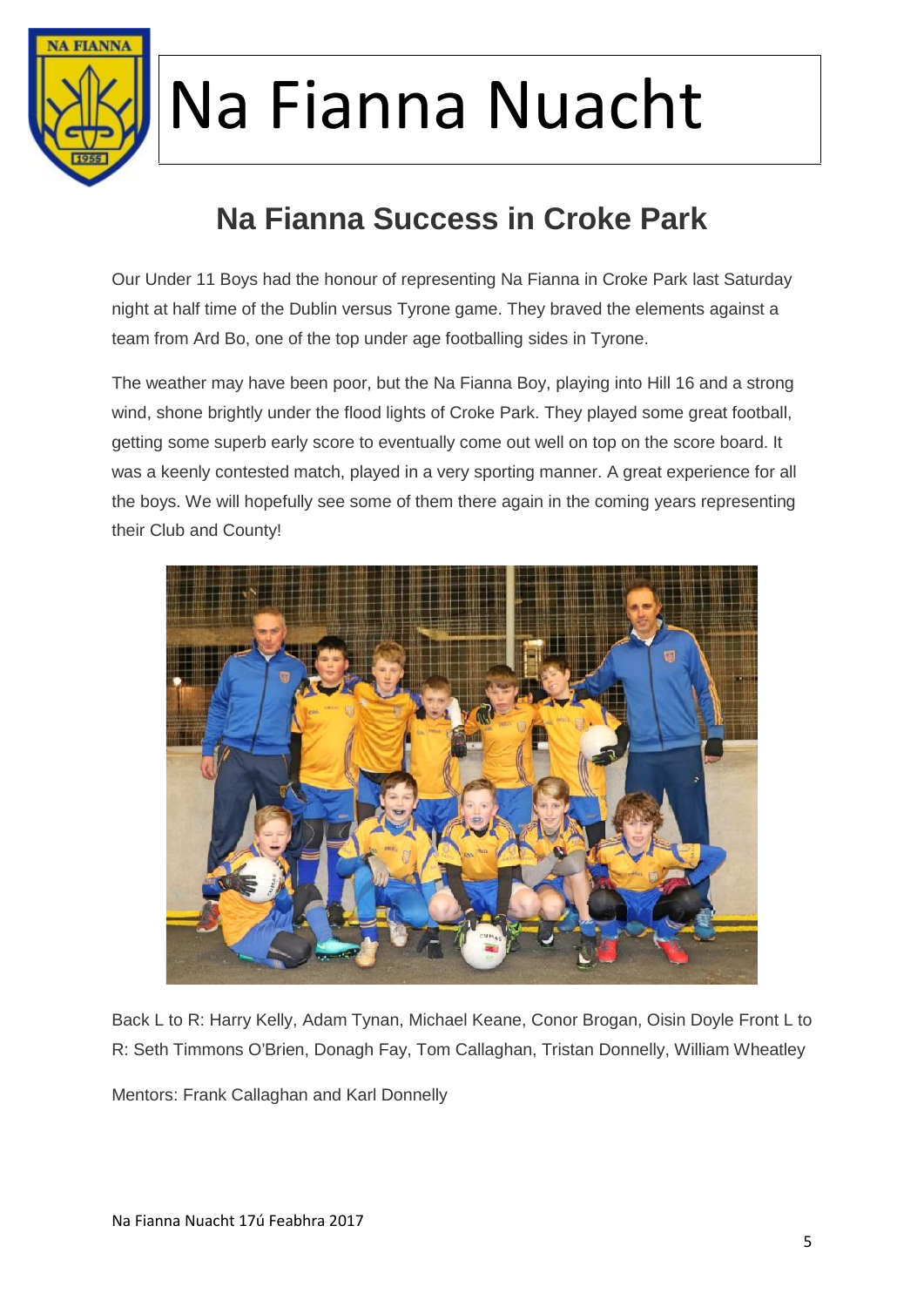



Lá mór ag teacht ar an 4ú Márta. See link for details of what's planned for Na Fianna on Saturday 4th March http://bit.ly/2kVLyuF

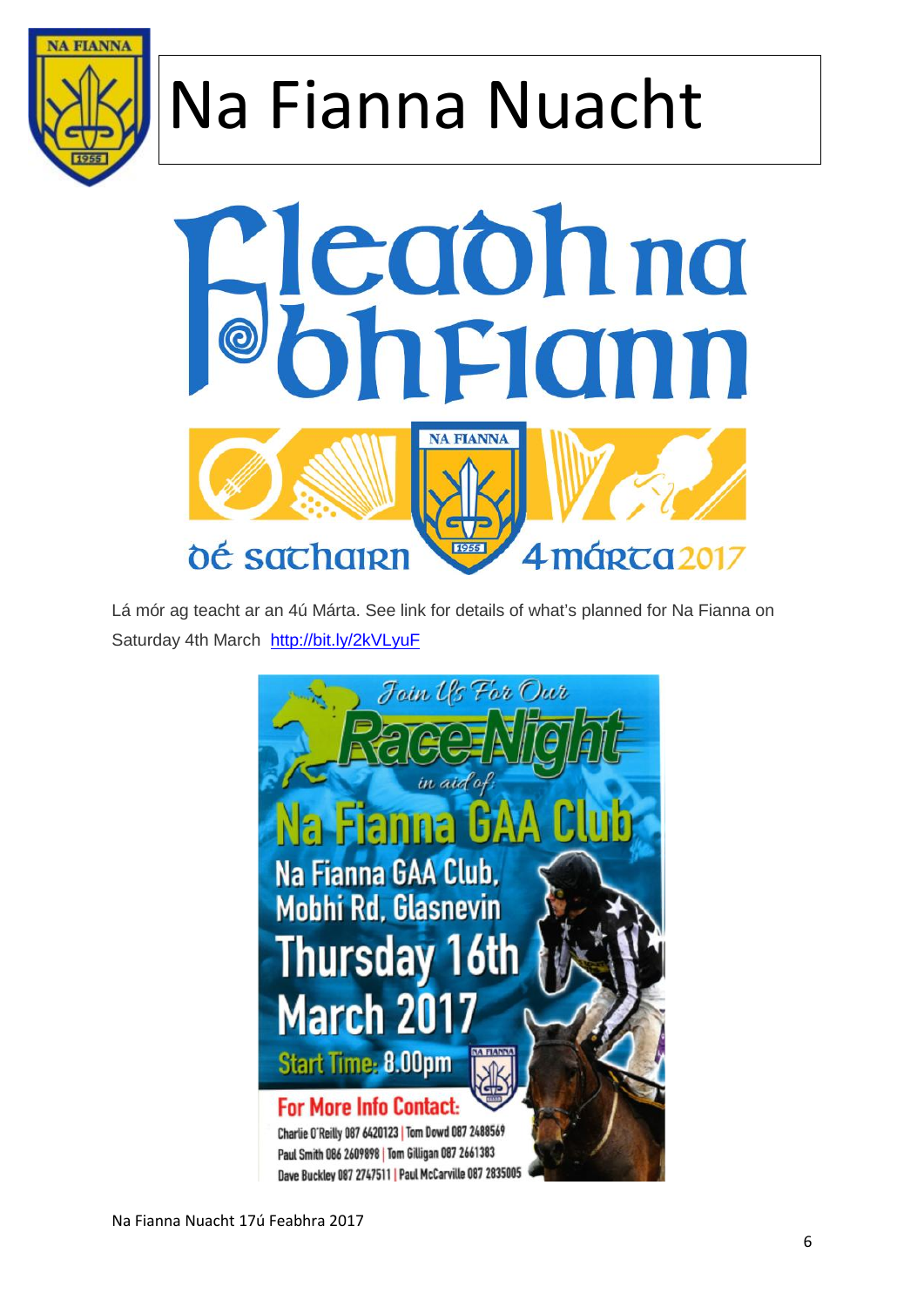

### **Na Fianna's Eve is Dublin Joint Captain**

For anyone who missed the Dublin Camogie announcement earlier in the week….read on

When Eve O'Brien and Laura Twomey lead out their teammates on All-Ireland final day some time in the future, Eve will have a headstart on all her colleagues. For some time the newly appointed Joint Captain has been harbouring a deep secret until deciding now was the time to reveal all in a website exclusive….. the Na Fianna stalwart "used to roll out the red carpet in Croke Park".



#### (Pic: iLivePhotos.com)

And woe betide… if that carpet is not nice and smooth for the 24 year old Customer Service official.

A European Studies graduate from the University of Limerick, Eve spent time in Germany as an Erasmus study abroad student – an experience shared currently with nearly 3,500 students from Ireland. She's in good company as former Cork skipper Anna Geary is also an ex Erasmus student.

While Laura Twomey has a decade of experience

behind her, Eve only made her senior intercounty debut a year ago in February 2016 against Offaly in the National League in Banagher during a period when the midlands suffered some of the worst flooding in a century.

The news of her appointment took her by surprise. "I didn't expect it. I haven't been on the team too long and it wasn't something I had considered. I felt really honoured. It's encouraging to see the girls showing leadership in different ways on our panel. It doesn't just fall on one or two people, which I think is really positive."

Her entrée to the game began at the age of 5 in the Na Fianna Mini-Leagues. "I remember going up to collect the medals with an old jersey that went down to my knees and we used to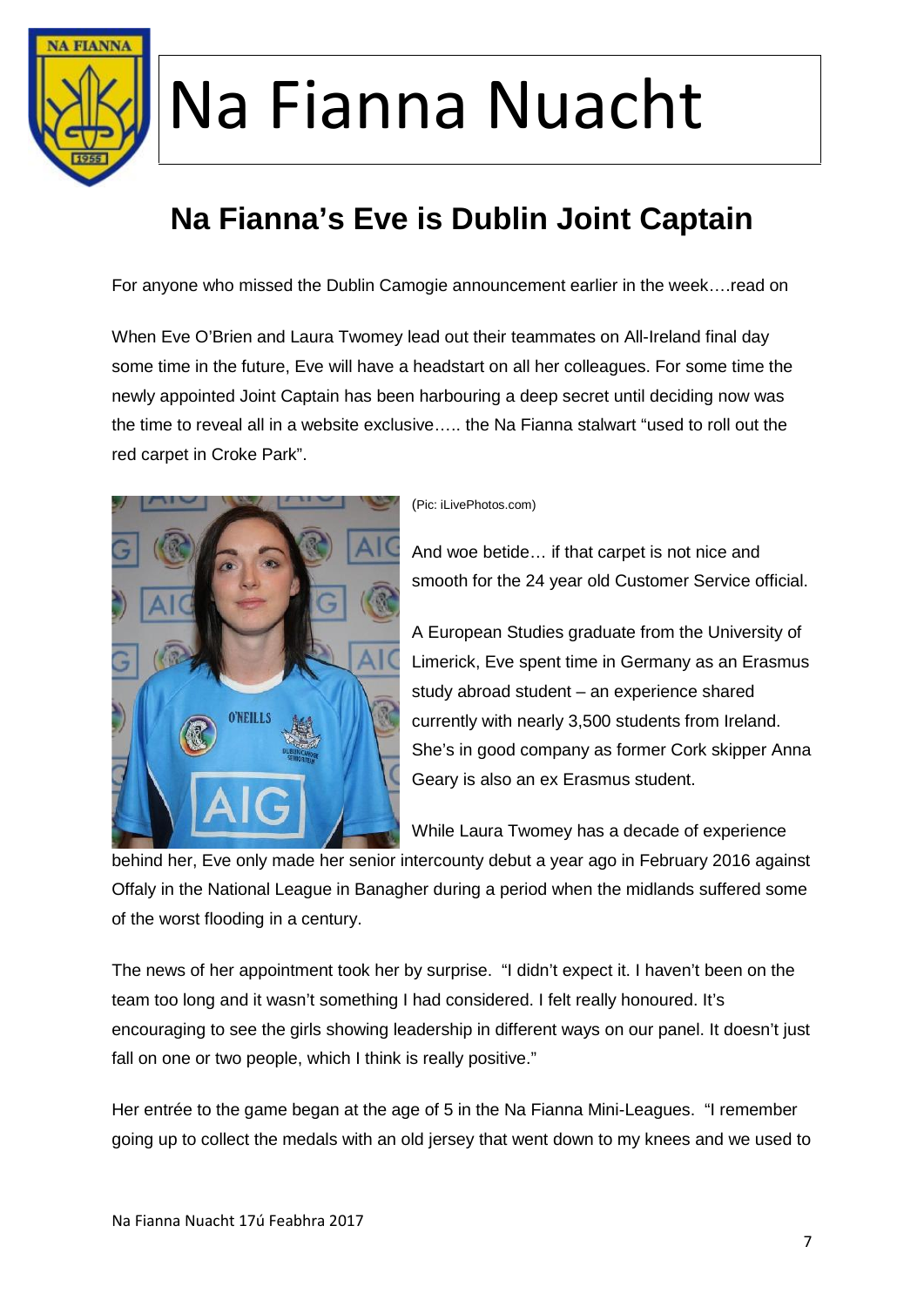

get a sliotar and a football to keep. I didn't get much use out of the football though! (Michael O'Grady will love you for saying that!)."

But her progress has been rapid and her appointment deserved. Her less than favourite training drill is "the 4 vs 4 possession game in a large square with 4 gates as goals. When done right, it floors you!" But she possesses a great engine and her ability to cover ground is among her finest qualities.

Public speaking shouldn't be a problem either as all she has to do is pick up the phone to her famous actor uncle Gary Lydon for a bit of advice. Gary starred in an acclaimed production of Conor McPherson's "The Weir" last year and will also be remembered for tv and film roles in "The Clinic" as well as cinema hits "War Horse" and "The Guard".

Eve is a great admirer of rugby star Fiona Coghlan "a legend" and Olympic champion boxer Katie Taylor "I'm a massive fan". When asked her view on the skorts v shorts issue, Eve comes down on the side of shorts. "Shorts are much easier to play in. The rule is very outdated I think, we should have the option to wear either. Muireann O'Gorman from my club Na Fianna is proposing this change to the board and has a lot of support so we are hoping the Camogie Association will take on the players' views."

#### **……and finally**

Looks like Tralee is the place to be the day after St Patricks Day. According to www.hill16.ie the GAA have confirmed that all tickets made available for the Allianz Football League Division 1 meeting of Kerry and Dublin at Austin Stack Park, Tralee on Saturday March 18th, have been sold out.

Public sale commenced on Monday and 10,500 tickets, including season tickets, have been allocated. It is hoped that a health and safety inspection of the venue next week will lead to the availability of additional 1,000 tickets.